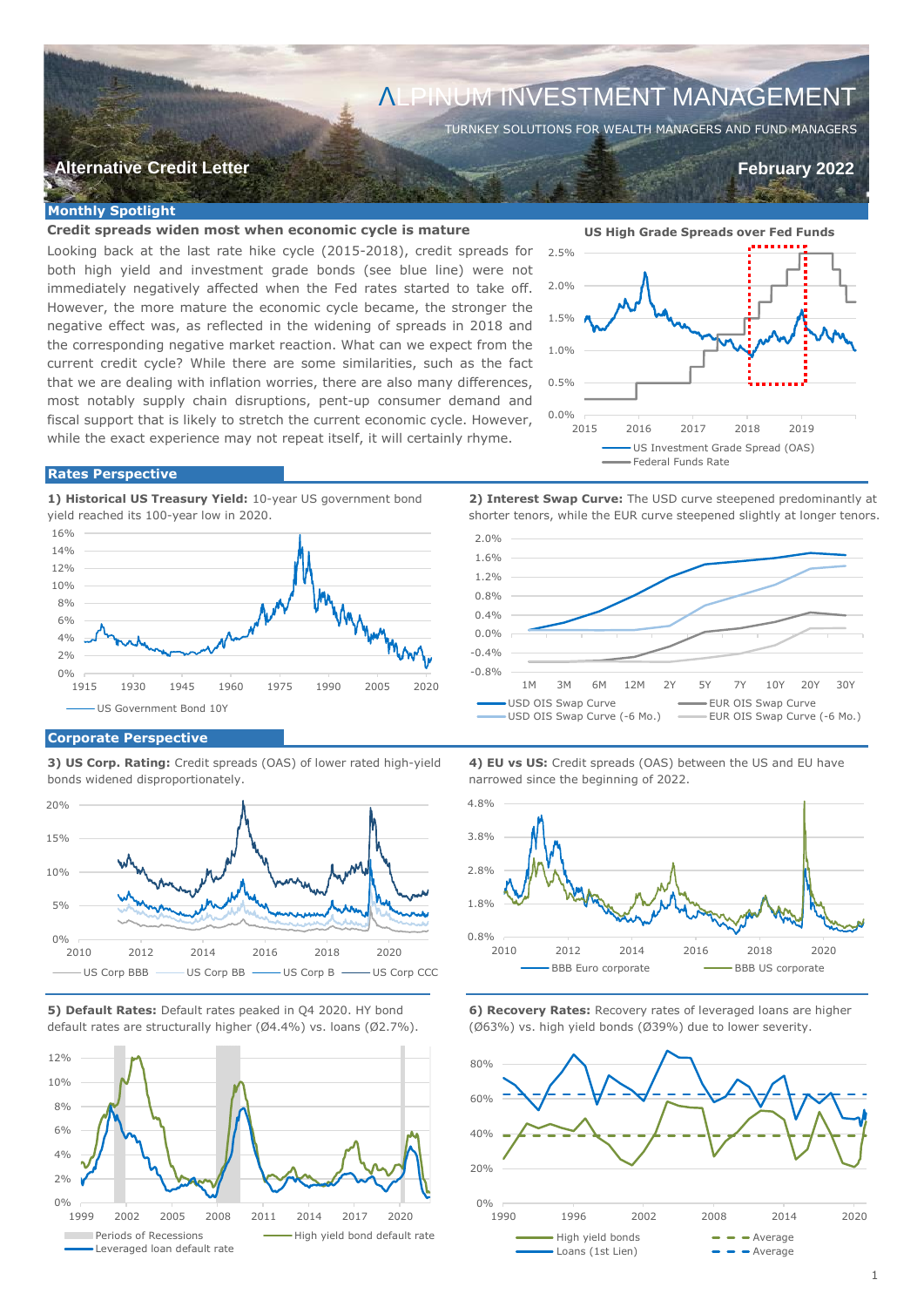#### **OAS spread change overview across major credit asset classes - as of month end**

| US corporates by rating (bps) |              |                |  |  |
|-------------------------------|--------------|----------------|--|--|
|                               | <b>CULLE</b> | $\Delta$ month |  |  |
| <b>AAA</b>                    | 65           | $+14$          |  |  |
| AA                            | 72           | $+10$          |  |  |
| A                             | 89           | $+11$          |  |  |
| <b>BBB</b>                    | 134          | $+13$          |  |  |
| BB                            | 266          | $+55$          |  |  |
| B                             | 396          | $+45$          |  |  |
| ccc                           | 734          | $+56$          |  |  |

| US corporates by rating (bps) |      |                | Global high yield (bps) |      |                | <b>CDS</b> spreads |
|-------------------------------|------|----------------|-------------------------|------|----------------|--------------------|
|                               | curr | $\Delta$ month |                         | curr | $\Delta$ month |                    |
| AAA                           | 65   | $+14$          | <b>US HY</b>            | 363  | $+53$          | CDX IG - US        |
| AΑ                            | 72   | $+10$          | <b>EU HY</b>            | 367  | $+36$          | iTraxx IG - EU     |
| A                             | 89   | $+11$          | <b>Asia HY</b>          | 1220 | $+102$         |                    |
| <b>BBB</b>                    | 134  | $+13$          | <b>EM HY</b>            | 446  | $+39$          | <b>CDX HY - US</b> |
| <b>DD</b>                     | 266  | $+55$          |                         |      |                | $Tr2 VV 1 = Fl$    |

|            |                      | US corporates by rating (bps) | Global high yield (bps) |      |                | CDS spreads (bps)  |      |                |                |      | Loans and CLOs (yld, bps) |
|------------|----------------------|-------------------------------|-------------------------|------|----------------|--------------------|------|----------------|----------------|------|---------------------------|
|            | curr                 | $\Delta$ month                |                         | curr | $\Delta$ month |                    | curr | $\Delta$ month |                | curr | $\Delta$ month            |
| AAA        | 65                   | $+14$                         | <b>US HY</b>            | 363  | $+53$          | <b>CDX IG - US</b> | 60   | $+11$          | <b>US Loan</b> |      | $401 + 13$                |
| AА         |                      | $+10$                         | EU HY                   | 367  | $+36$          | iTraxx IG - EU     | 59   | $+11$          |                |      |                           |
| A          | 89                   | $+11$<br>٠                    | Asia HY                 | 1220 | $+102$         |                    |      |                | <b>CLO AAA</b> |      | $216 + 18$                |
| <b>BBB</b> | 134                  | $+13$<br>ш                    | EM HY                   | 446  | $+39$          | CDX HY - US        | 339  | $+46$          | <b>CLO BBB</b> | 472  | $+31$                     |
| <b>BB</b>  | 266                  | $+55$                         |                         |      |                | iTraxx XO - EU     | 286  | $+44$          | <b>CLO BB</b>  | 835  | $+24$                     |
|            | $\sim$ $\sim$ $\sim$ |                               |                         |      |                |                    |      |                |                |      |                           |

|       | Loans and CLOs (yld, bps) |      |                |
|-------|---------------------------|------|----------------|
| nonth |                           | curr | $\Delta$ month |
| $+11$ | <b>US Loan</b>            | 401  | $+13$          |
| $+11$ |                           |      |                |
|       | <b>CLO AAA</b>            | 216  | $+18$          |
| $+46$ | <b>CLO BBB</b>            | 472  | $+31$          |
| $+44$ | <b>CLO BB</b>             | 835  | $+24$          |
|       |                           |      |                |

Utility Telecom Automot.

**B** spread tightening (positive price action) **CCC** spread widening (negative price action)

**7) US Leverage:** Debt-to-EBITDA of US companies has remained **8) YTD Sector High-Yield Returns:** Total return of food and stable at high level in Q3 2021 compared to Q4 2020. beverage suffered the most, while the US HY index is down 2.8%.



**9) Loans vs. CLO vs. HY:** CLO BB yields are wider vs Loans **10) CLO Yields:** CLOs offer an attractive yield premium over bonds and HY bonds. **and HY bonds**,  $\alpha$  and loans.







Air Trans. Div. Media **Chemicals** Div. Financ. Healthcare Cons. Pro. Cable/Sat. Pap./Pack. Food/Bev.  $\overline{\phantom{a}}$ 

Financ.

Techn.



**11) Asia vs. US:** Asian IG spreads spiked in recent months **12) Capital vs IG.:** Capital Securities structurally earn a premium vs. due to the stress in the Chinese real estate development sector. US IG bonds. Capital Securities are dominated by the financial sector.



#### **Education Corner**

**Transition from LIBOR - Overview of some interbank lending rates**

Since LIBOR rates are no longer applicable to new transactions, the alternative rates are based on actual transactions in the overnight money market or repo market and are generally published as overnight rates. This is a considerable change from LIBOR rates, which are published in different maturities (e.g. 1 month, 3 months). Rates can be compounded in two ways to reflect different maturities:

 $-4.5%$  $-4.0%$ -3.5% -3.0%  $-2.5%$  $-2.0%$ -1.5% -1.0%  $-0.5%$ 0.0%

Leisure

Met./Min. **Services** Housing BCast. Energy

- **Ex-post approach:** Compounding historical rates of a period of time (e.g. 3m) by looking back (general guidance).
- **Ex-ante approach:** Overnight Indexed Swaps (OIS) by using the overnight rates for computing the floating leg.  $\times$ **Alternative SOFR** (Secured Overnight **SONIA** (Sterling Overnight **|| €STR** (Euro-Short Term **|| SARON** (Swiss Average Rate **reference rate** Financing Rate) \* Interbank Average Rate) Rate) / **EURIBOR** \*\* Overnight) \*\*\*

| reference rate                                                                                            | Financing Rate) *  | Interbank Average Rate) | Rate) / <b>EURIBOR</b> $**$ | Overnight) $***$            |  |  |
|-----------------------------------------------------------------------------------------------------------|--------------------|-------------------------|-----------------------------|-----------------------------|--|--|
| Secured /<br><b>Unsecured</b>                                                                             | Secured by T-bonds | Unsecured               | Unsecured                   | Secured by high-grade bonds |  |  |
| * Continued publication of USD LIBOR rates, but no new contracts based on USD LIBOR from January 2022.    |                    |                         |                             |                             |  |  |
| ** $\epsilon$ STR replaced EONIA at the end of 2021. There is no date yet for the EURIBOR to be replaced. |                    |                         |                             |                             |  |  |
| $***$ SARON has three fixings per day, 12:00, 16:00, 18:00 CET T+0).                                      |                    |                         |                             |                             |  |  |

# **Alpinum Investment Management**